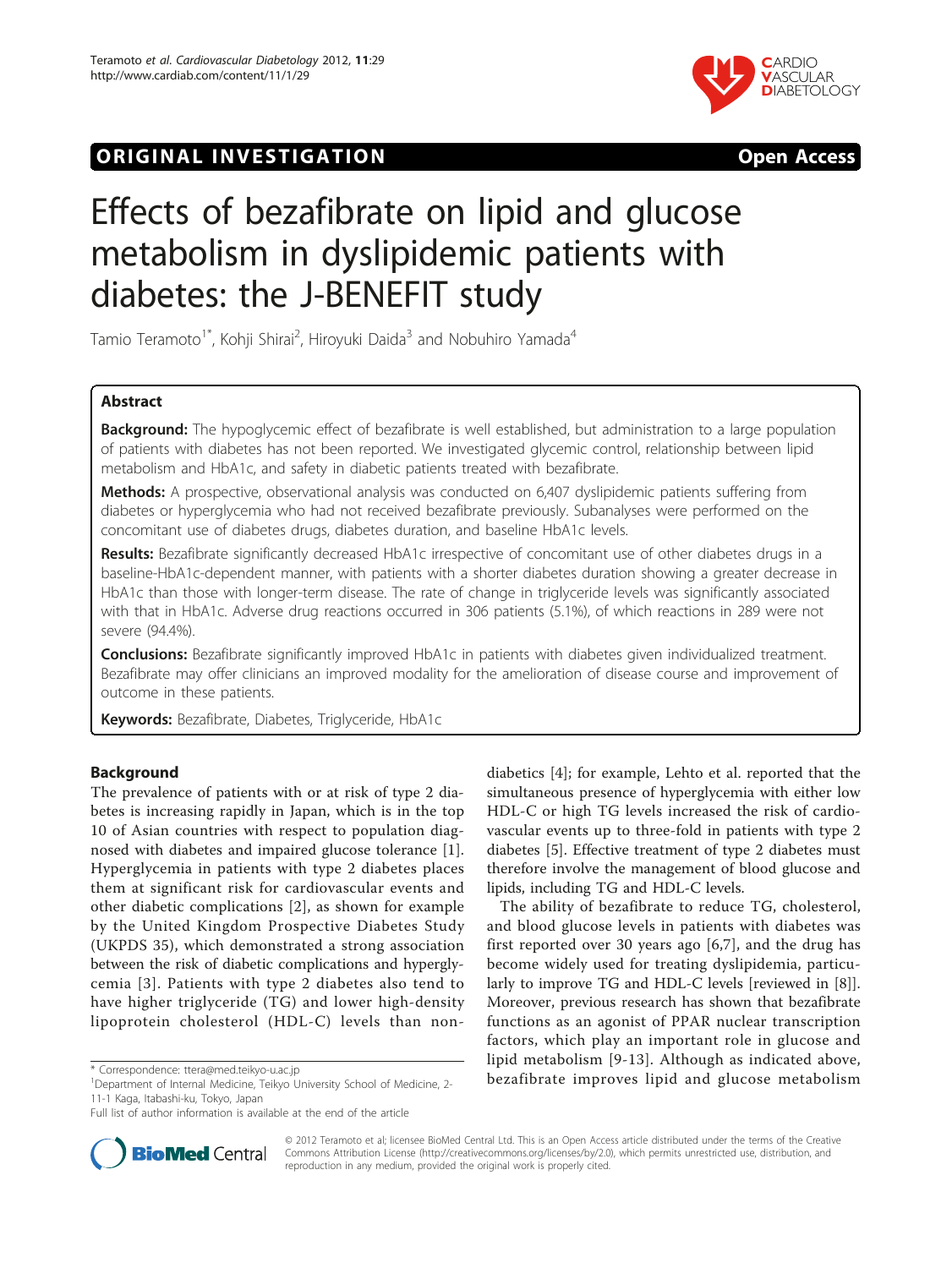[[14-17](#page-8-0)], we are unaware of any detailed investigation of its effects in a large cohort of patients with diabetes.

Here, we conducted a 24-week prospective observational study of bezafibrate in the treatment of dyslipidemic patients with diabetes, designated the "Japan BEzafibrate cliNical EFfectIveness and Tolerability (J-BENEFIT)" study.

# Methods

# Subjects

This prospective observational study of dyslipidemic patients with diabetes was conducted as post-marketing surveillance to evaluate the efficacy and safety of bezafibrate therapy. We included only those patients who met all inclusion criteria and did not have any conditions listed in the exclusion criteria. The inclusion criteria were as follows:

1. No prior administration of bezafibrate

2. Serum TG  $\geq$  1.7 mmol/l ( $\geq$  150 mg/dl) and/or serum total cholesterol (TC)  $\geq$  5.7 mmol/l ( $\geq$  220 mg/dl)

3. Diagnosis of diabetes or most recent fasting blood glucose (FBG) ≥ 6.1 mmol/l (≥ 110 mg/dl)

The exclusion criteria were as follows:

1. Undergoing dialysis treatment

2. Severe renal disease (on dialysis or in renal failure)

3. Blood creatinine ≥ 152.5 μmol/l (≥ 2.0 mg/dl)

4. History of bezafibrate hypersensitivity

5. Pregnant or possibly pregnant

Subjects were enrolled by centralized registration from June 2003 to March 2005, and the study was conducted from June 2003 to September 2005. Patients were administered 400 mg/day bezafibrate for 24 weeks. We evaluated the efficacy and safety of bezafibrate in each analysis group. Safety was evaluated in all patients whose case report forms were collected, except those with protocol violations or insufficient data for safety analysis. Efficacy was evaluated in all patients except those with protocol noncompliance or insufficient data for efficacy analysis from safety analysis group. Efficacy endpoints included lipid metabolism parameters such as TG, TC, low-density cholesterol (LDL-C), HDL-C, non-HDL-C, and TG/HDL ratio and glucose metabolism parameters such as FBG, HbA1c, and homeostasis model assessment insulin resistance (HOMA-R). Laboratory tests were performed at each of the 1,066 institutions. Efficacy endpoints were assessed at baseline and after 24 weeks of treatment. For observations < 24 weeks, efficacy endpoints were assessed at the last measurement (12 weeks treatment onward). LDL-C was calculated by the Friedwald formula [\[18](#page-8-0)] in patients with TG < 4.4 mmol/l. The TG/HDL-C ratio and non-HDL-C were calculated using TC, TG, and HDL-C values. HbA1c was measured according to the Japan Diabetes Society's (JDS) method [[19\]](#page-8-0) and then converted to the corresponding National Glycohemoglobin Standardization Program (NGSP) value. HbA1c value was estimated as an NGSP-equivalent value calculated with the following formula:

HbA1c *(*NGSP*)* = HbA1c *(*JDS*)* + 0.4

considering the relational expression of HbA1c (JDS) measured with the previous Japanese standard substance and methods and HbA1c (NGSP) [\[19](#page-8-0)]. Safety endpoints were evaluated as the incidence of adverse drug reaction (ADR), and included laboratory value abnormalities for which an association with bezafibrate could not be ruled out.

# Statistical analysis

All statistical analyses were performed using SAS version 8.12 (SAS Institute). A paired  $t$ -test was used to compare endpoints after treatment versus baseline with two-tailed significance set at 5%. ANOVA was performed to evaluate linear trends among subgroups classified by baseline HbA1c levels and duration of diabetes. Univariate and stepwise multivariate regression analyses were performed to evaluate independent predictors of the change in HbA1c. The explanatory variables examined were patient age, sex, baseline BMI, baseline HbA1c, administration of diabetes drugs during the study, duration of diabetes, and rate of change of each lipid including TC, LDL-C, TG, and HDL-C. This study was conducted in compliance with good post-marketing surveillance practice and the guidelines on the methods for surveillance of the results of prescription drug use issued by the Ministry of Health, Labour, and Welfare, Japan.

# Results

# Patients

We enrolled 6,449 patients and collected 6,407 case report forms. Safety was evaluated in 5,978 patients. Patients were excluded from safety analysis for the following reasons, namely 1) protocol violation: some patients did not receive bezafibrate ( $n = 13$ ), had a delay in enrollment ( $n = 292$ ), and had a history of bezafibrate treatment ( $n = 20$ ); and 2) insufficient data for safety analysis ( $n = 104$ ). A total of 429 of 6407 patients were excluded. Patients were excluded from efficacy analysis for the following reasons: 1) protocol violation: patients had neither TG  $\geq$  1.7 mmol/l nor TC  $\geq$  5.7 mmol/l (n = 920), or patients had neither diabetes nor FBG  $\geq 6.1$ mmol/l ( $n = 653$ , overlapping); 2) insufficient data for efficacy analysis: dose or duration of bezafibrate unknown ( $n = 86$ ); data incomplete for baseline or after administration for any one of TC, TG, and  $HbA1c$  (n =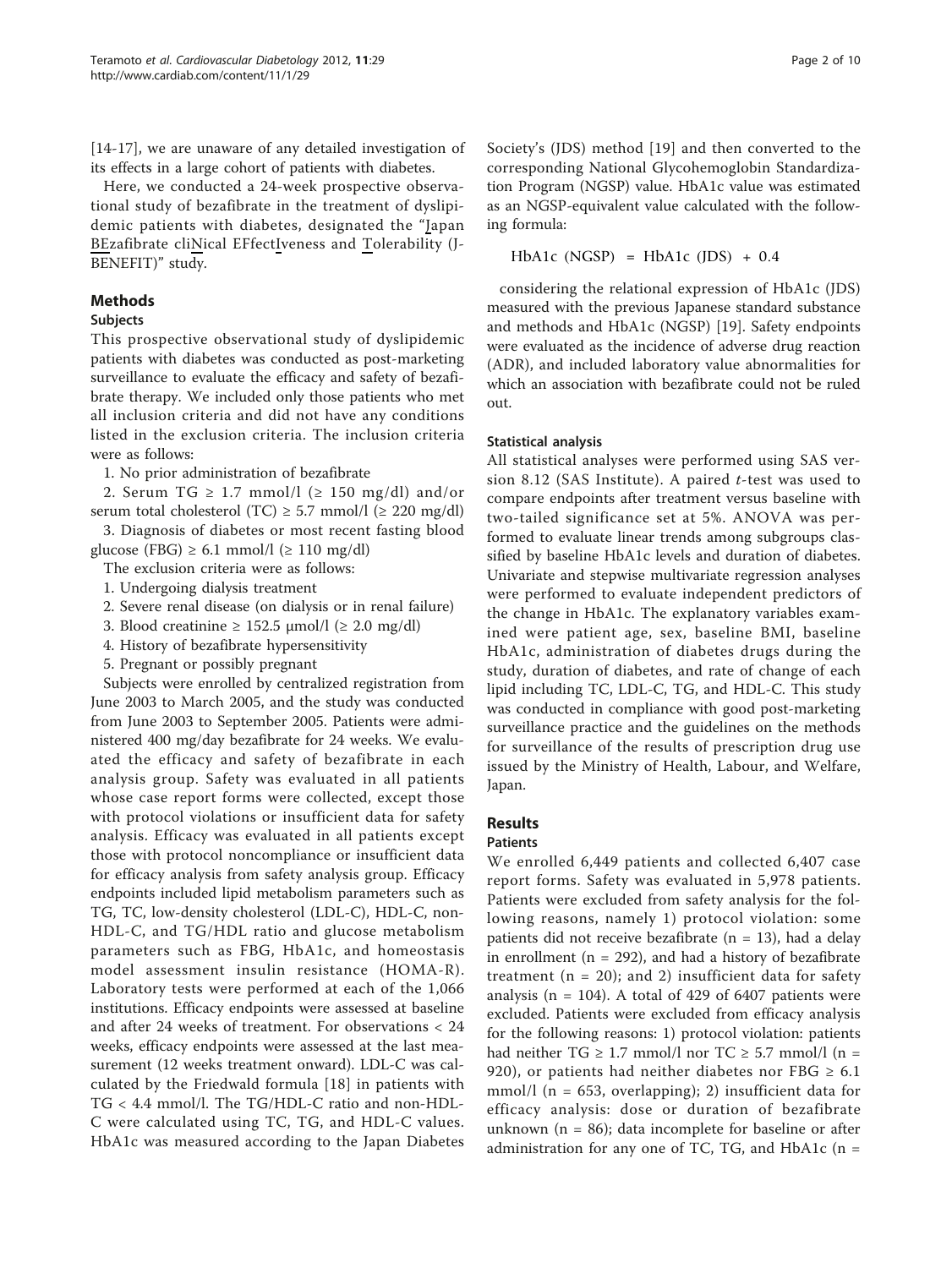2,387); pretreatment for hyperlipidemia unknown or pretreatment with diabetes drugs, or both  $(n = 783)$ ; unknown concomitant drug for treating hyperlipidemia or unknown diabetes drug ( $n = 6$ ); or both (these cases overlapped, resulting in 2,662 cases being excluded from safety analyses).

Patients' backgrounds in the efficacy analysis group are shown in Table 1. The number of patients with diabetes was 3,312 (99.9%), of whom 3,235 (97.6%) were diagnosed with type 2 diabetes. Mean duration of diabetes was  $6.6 \pm 5.9$  years. A total of 602 (18.2%) and 1,977 (59.6%) patients had been previously treated for dyslipidemia and diabetes, respectively. Medication characteristics of the efficacy analysis group showed that while most patients (3,149; 95.0%) were treated for dyslipidemia with bezafibrate alone, 167 patients (5.0%) took other lipid-lowering drugs concurrently (Table 2).

|       | Table 1 Characteristics of patients in the efficacy analysis |  |  |  |
|-------|--------------------------------------------------------------|--|--|--|
| group |                                                              |  |  |  |

| <b>Characteristics of Patients</b>          | n $(\%)$ or mean $\pm$ SD |
|---------------------------------------------|---------------------------|
| Number                                      | 3316                      |
| Entry category                              |                           |
| Type 1 diabetes, n/%                        | 40 (1.2%)                 |
| Type 2 diabetes, n/%                        | 3235 (97.6%)              |
| Diabetes (diagnosis unknown), n/%           | 37 (1.1%)                 |
| $FBG \geq 6.1$ [mmol/l], n/%                | $4(0.1\%)$                |
| Outpatients, n/%                            | 3212 (96.9%)              |
| Men, n/%                                    | 2074 (62.5%)              |
| Age, mean/SD                                | $61.0 \pm 12.0$           |
| ≥65 yeas, n/%                               | 1400 (42.2%)              |
| BMI (kg/m <sup>2</sup> ), mean/SD           | $25.7 \pm 3.7$            |
| Smoking, n/%                                | 825 (24.9%)               |
| Alcohol consumption, n/%                    | 1129 (34.0%)              |
| Complication, n/%                           | 2397 (72.3%)              |
| Hepatic disease, n/%                        | 339 (10.2%)               |
| Kidney disease, n/%                         | 51 (1.5%)                 |
| Hypertension, n/%                           | 1614 (48.7%)              |
| Heart disease, n/%                          | 325 (9.8%)                |
| Duration of hyperlipidemia (years), mean/SD | $4.7 \pm 4.3$             |
| Duration of diabetes (years), mean/SD       | $6.6 \pm 5.9$             |
| Previous treatment of hyperlipidemia, n/%   | 602 (18.2%)               |
| Previous treatment of diabetes, n/%         | 1977 (59.6%)              |
| Total cholesterol (mmol/l), mean/SD         | $5.76 \pm 1.03$           |
| LDL cholesterol (mmol/l), mean/SD           | $3.19 \pm 0.95$           |
| HDL cholesterol (mmol/l), mean/SD           | $1.18 \pm 0.33$           |
| TG (mmol/l), mean/SD                        | $3.72 \pm 2.45$           |
| HbA1c (%), mean/SD                          | $7.69 \pm 1.52$           |
| FBG (mmol/l), mean/SD                       | $9.01 \pm 3.49$           |
| <sup>a</sup> Standard Deviation             |                           |

Page 3 of 10

#### Table 2 Drug treatment

|                                                                       | <b>Medication</b> | n (%)              |
|-----------------------------------------------------------------------|-------------------|--------------------|
| Total number of patients                                              |                   | 3316               |
| Concomitant administration of lipid-lowering drug during<br>the study |                   |                    |
| No concomitant drug                                                   |                   | 3149<br>$(95.0\%)$ |
| Concomitant administration                                            |                   | 167 (5.0%)         |
| statin                                                                |                   | 119 (3.6%)         |
| others                                                                |                   | 48 (1.4%)          |
| diabetes drug administration before and during the study              |                   |                    |
| -Before-                                                              | -During-          |                    |
| Not taken                                                             | Not taken         | 818 (24.7%)        |
| Not taken                                                             | Taken             | 521 (15.7%)        |
| Taken                                                                 | Not taken         | 106 (3.2%)         |
| Taken                                                                 | Taken             | 1871<br>$(56.4\%)$ |
| No concomitant diabetes drug during the study                         |                   | 924 (27.9%)        |
| Concomitant treatment with diabetes drug during the<br>study          |                   | 2392<br>(72.1%)    |
| Single treatment with:                                                |                   |                    |
| Sulfonylurea                                                          |                   | 732 (22.1%)        |
| Glinide                                                               |                   | 188 (5.7%)         |
| Alpha-glucosidase inhibitor                                           |                   | 169 (5.1%)         |
| Biguanide                                                             |                   | 93 (2.8%)          |
| Thiazolidine                                                          |                   | 49 (1.5%)          |
| Insulin                                                               |                   | 156 (4.7%)         |
| Combination therapies:                                                |                   |                    |
| Sulfonylurea + alpha-glucosidase<br>inhibitor                         |                   | 229 (6.9%)         |
| Sulfonylurea + biguanide                                              |                   | 212 (6.4%)         |
| Sulfonylurea + thiazolidine                                           |                   | 91 (2.7%)          |
| Other                                                                 |                   | 473 (14.3%)        |

All patients were classified into four subgroups according to diabetes drug administration before and during the study as follows: diabetes drug not taken before or during the study ( $n = 818, 24.7\%$ ), taken only during the study ( $n = 521, 15.7\%$ ), taken only before the study ( $n = 106$ , 3.2%) and taken before and during the study ( $n = 1,871, 56.4\%$ ). Thus, a diabetes drug was taken by 2,392 patients (72.1%) during the study. The most frequently used diabetes drug regimen was single administration of sulfonylureas (22.1%) followed by combined use of sulfonylureas and an  $\alpha$ -glucosidase inhibitor (6.9%) (Table 2). The number of patients receiving both monotherapy and combination use of diabetes drugs was as follows: sulfonylureas ( $n = 1,505$ , 45.4%), glinides (n = 341, 10.3%),  $\alpha$ -glucosidase inhibitor (n = 685, 20.7%), biguanide (n = 550, 16.6%), thiazolidine (n = 287, 8.7%), and insulin (n = 284, 8.6%) (data not shown). All of 3,316 patients took bezafibrate at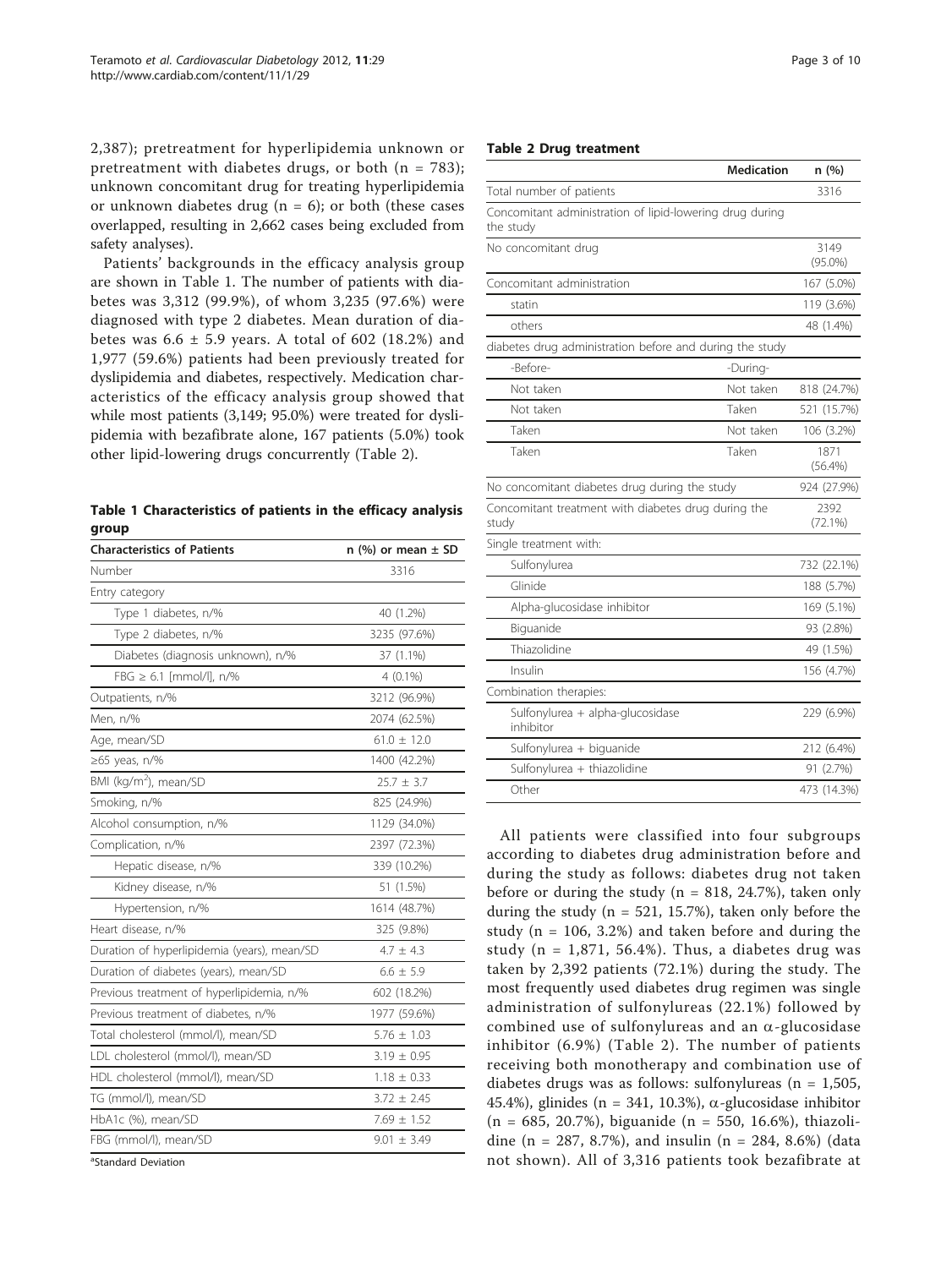<span id="page-3-0"></span>least 6 weeks, of whom 3,299 (99.5%) took the drug for at least 12 weeks and 17 (0.5%) for at least six weeks. The dose of bezafibrate was 400 mg/day in 2,728 (82.3%) patients and 200 mg/day in 472 (14.2%).

#### Effect of bezafibrate on blood lipid and glucose levels

Table 3 presents the changes in lipid and glucose parameters at baseline and after bezafibrate administration. All lipid values except LDL-C improved significantly compared with baseline values. Significant decreases from baseline were observed for TC, TG, non-HDL-C, and TG/HDL-C ratio; in contrast, a significant increase was observed in HDL-C. Although LDL-C levels decreased significantly in patients with LDL-C  $\geq 3.6$ mmol/l at baseline ( $n = 737$ ), they increased significantly in those with LDL-C  $<$  3.6 mmol/l at baseline (n = 1,489). Thus, LDL-C levels increased significantly overall. Moreover, HbA1c, FBG, and HOMA-R levels decreased significantly.

# Effect of bezafibrate on blood glucose levels - subgroup analysis

Table [4](#page-4-0) summarizes the changes in HbA1c concentrations after treatment, classified according to use of diabetes drug and baseline HbA1c levels. We analyzed 2,086 patients whose baseline HbA1c values were ≥7.0%. HbA1c levels decreased significantly by -0.76% from baseline in all patients. This change was greater in patients whose baseline HbA1c levels were higher. The trend analysis showed significant differences between the HbA1c-subgroups. Similar results were observed in all medication subgroups classified by diabetes drug administration before and during the study.

There were 1,464 patients for which we could determine the change in HbA1c levels as a function of duration of diabetes (Table [5](#page-4-0)). HbA1c levels significantly decreased in all diabetes-duration subgroups, most strongly in the subgroup with diabetes for  $< 1$  year. Trend analysis showed significant differences between the diabetes-duration subgroups. Similar results were also observed in the medication subgroup of patients who were not administrated diabetes drug before or during the study.

We also analyzed HbA1c levels according to concomitant use of a single diabetes drug during the study. Changes in HbA1c levels for each drug were as follows: sulfonylureas,  $n = 536, -0.84\%$ ,  $p < 0.001$ ; glinides,  $n =$ 125, -0.82%,  $p < 0.001$ ; alpha glucosidase inhibitor,  $n =$ 70, -0.66%, p < 0.001; biguanide, n = 239, -0.73%, p < 0.001; thiazolidine, n = 28, -0.64%, p = 0.004; insulin: n  $= 130, -0.59\%$ , p < 0.001. Each regimen showed a significant decrease in HbA1c. There were no significant differences between any of the regimens ( $p = 0.363$ ) (data not shown).

# Factors influencing HbA1c levels

We conducted univariate and multivariate regression analyses to evaluate the influence of bezafibrate on HbA1c levels. For initial univariate analysis of 1,854 patients, the difference in HbA1c levels was as an objective variable. Explanatory variables were patient age, sex, baseline BMI, baseline HbA1c level, diabetes-drug administration during the study, duration of diabetes, and rate of change in levels of each lipid (TC, LDL-C, TG, and HDL-C). Based on these results, baseline BMI, baseline HbA1c, diabetes-drug administration, rate of change in TG, HDL-C, and TC were found to be significant variables.

We next performed multivariate regression analysis using these variables and found that the estimated influence rate per unit change in each variable on HbA1c was as follows: baseline HbA1c, -0.489; baseline BMI, 0.016; diabetes-drug administration, 0.176; rate of change in TG, 0.004; and rate of change in TC, 0.005. The rate of change in HDL-C was not a significant variable (Table [6\)](#page-5-0). Further, the average rates of change in TG and TC for all subjects at 24 weeks were -45.4% and -5.4%, respectively (Table 3). When the rate of change in

Table 3 Analysis of lipid and glycemic parameters

|                    | n    | Baseline mean $\pm$ SD | After administration mean $\pm$ SD | <b>Difference</b>         | Percentage |
|--------------------|------|------------------------|------------------------------------|---------------------------|------------|
| TC (mmol/L)        | 3316 | $5.76 \pm 1.03$        | $5.45 \pm 0.94$                    | $-0.31 \pm 1.00$ §        | $-5.4%$    |
| LDL-C (mmol/L)     | 2226 | $3.19 \pm 0.95$        | $3.25 \pm 0.81$                    | $0.05 \pm 0.90 \pm 0.00$  | 1.6%       |
| TG (mmol/L)        | 3316 | $3.72 + 2.45$          | $2.03 + 1.50$                      | $-1.69 \pm 2.08$ §        | $-45.4%$   |
| HDL-C (mmol/L)     | 2818 | $1.18 \pm 0.32$        | $1.34 \pm 0.35$                    | $0.17 \pm 0.25$ §         | 14.0%      |
| non-HDL-C (mmol/L) | 2818 | $4.57 + 0.99$          | $4.11 \pm 0.96$                    | $-0.46 \pm 0.09$ §        | $-10.1%$   |
| TG/HDL             | 1818 | $3.49 + 2.75$          | $1.70 + 1.59$                      | $-1.79 \pm 2.31$ §        | $-51.3%$   |
| HbA1c (%)          | 3316 | $7.69 \pm 1.52$        | $7.22 \pm 1.28$                    | $-0.47 \pm 1.21$ §        | $-6.2\%$   |
| FBG (mmol/L)       | 2387 | $9.00 \pm 3.46$        | $7.81 \pm 2.89$                    | $-1.19 \pm 3.33$ §        | $-13.2%$   |
| HOMA-R             | 102  | $4.46 + 4.91$          | $3.38 \pm 3.83$                    | $-1.08 \pm 4.78 \pm 1.08$ | $-24.3%$   |
|                    |      |                        |                                    |                           |            |

"Difference" indicates the value for the change from baseline. "Percentage" indicates rate of change from baseline. A paired t-test was used to assess statistically significant differences from baseline for each group. Symbols for p values in this and the tables that follow:  $\pm$ :  $p < 0.05$ ,  $\pm$ :  $p < 0.01$ ,  $\pm$ :  $p < 0.001$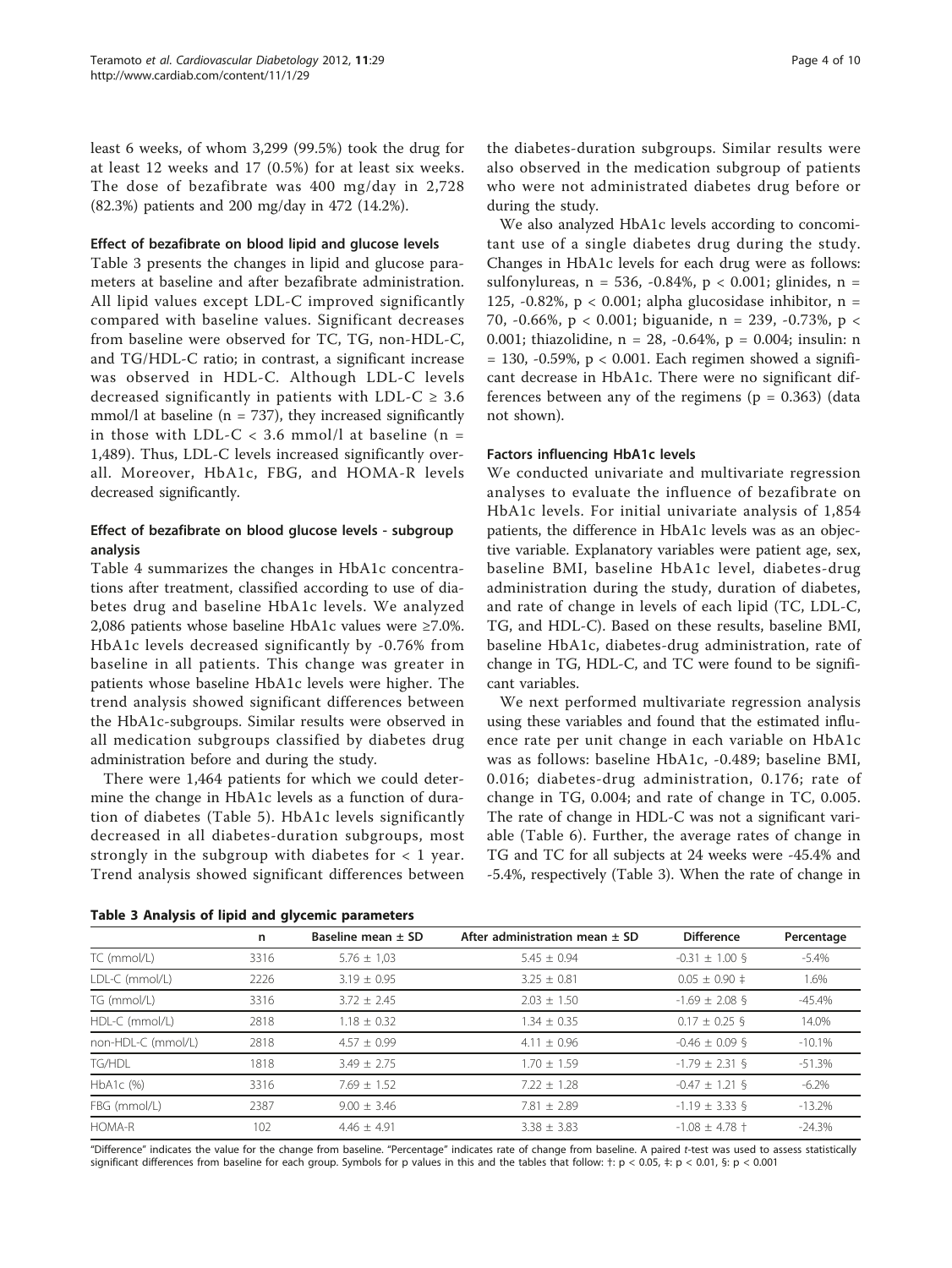| <b>Medication classification</b> | <b>HbA1c classification</b> | n    | Baseline mean $\pm$ SD | After administration mean $\pm$ SD | <b>Difference</b>         |             |
|----------------------------------|-----------------------------|------|------------------------|------------------------------------|---------------------------|-------------|
| All patients                     | Total                       | 2086 | $8.46 \pm 1.40$        | $7.71 \pm 1.31$                    | $-0.76 \pm 1.38$ §        |             |
|                                  | 7-8%                        | 1010 | $7.46 \pm 0.29$        | $7.20 \pm 0.77$                    | $-0.25 \pm 0.74$ §        | p < 0.001   |
|                                  | 8-9%                        | 555  | $8.44 \pm 0.28$        | $7.75 \pm 1.02$                    | $-0.69 \pm 1.01$ §        |             |
|                                  | $\geq 9\%$                  | 521  | $10.45 \pm 1.29$       | $8.64 \pm 1.79$                    | $-1.81 \pm 1.97$ §        |             |
| Diabetes drug use                | Subtotal                    | 254  | $7.84 \pm 1.04$        | $7.28 \pm 1.00$                    | $-0.56 \pm 1.06$ §        |             |
| Before study: not taken          | 7-8%                        | 186  | $7.38 \pm 0.26$        | $7.06 \pm 0.67$                    | $-0.32 \pm 0.66$          | p < 0.001   |
| During study: not taken          | 8-9%                        | 46   | $8.38 \pm 0.26$        | $7.64 \pm 1.08$                    | $-0.74 \pm 1.03$ §        |             |
|                                  | $\geq 9\%$                  | 22   | $10.64 \pm 1.24$       | $8.48 \pm 1.85$                    | $-2.16 \pm 2.03$ §        |             |
|                                  | Subtotal                    | 397  | $8.89 \pm 1.66$        | $7.42 \pm 1.36$                    | $-1.47 \pm 1.88$ §        |             |
| Before study: not taken<br>&     | 7-8%                        | 147  | $7.46 \pm 0.29$        | $7.06 \pm 0.85$                    | $-0.39 \pm 0.86$ §        | p < 0.001   |
| During study: taken              | 8-9%                        | 109  | $8.45 \pm 0.29$        | $7.31 \pm 0.96$                    | $-1.15 \pm 0.97$ §        |             |
|                                  | $\geq 9\%$                  | 141  | $10.73 \pm 1.40$       | $7.89 \pm 1.84$                    | $-2.84 \pm 2.30$ §        |             |
|                                  | Subtotal                    | 59   | $8.26 \pm 1.33$        | $7.79 \pm 1.23$                    | $-0.47 \pm 1.10 \pm 1.10$ |             |
| Before study: taken<br>&         | 7-8%                        | 34   | $7.48 \pm 0.28$        | $7.26 \pm 0.83$                    | $-0.22 \pm 0.85$          | $p = 0.003$ |
| During study: not taken          | 8-9%                        | 14   | $8.50 \pm 0.28$        | $8.09 \pm 1.03$                    | $-0.41 \pm 0.93$          |             |
|                                  | $\geq 9\%$                  | 11   | $10.38 \pm 1.67$       | $9.05 \pm 1.51$                    | $-1.32 \pm 1.59$ †        |             |
|                                  | Subtotal                    | 1376 | $8.46 \pm 1.33$        | $7.86 \pm 1.31$                    | $-0.60 \pm 1.20$ §        |             |
| Before study: taken<br>&         | 7-8%                        | 643  | $7.48 \pm 0.29$        | $7.28 \pm 0.76$                    | $-0.20 \pm 0.73$ §        | p < 0.001   |
| During study: taken              | 8-9%                        | 386  | $8.44 \pm 0.27$        | $7.88 \pm 1.00$                    | $-0.56 \pm 0.98$ §        |             |
|                                  | $\geq 9\%$                  | 347  | $10.32 \pm 1.22$       | $8.94 \pm 1.69$                    | $-1.38 \pm 1.66$ §        |             |

<span id="page-4-0"></span>Table 4 HbA1c levels as a function of concomitant diabetes drug use and baseline HbA1c levels

Baseline HbA1c levels for 2086 patients were ≥ 7.0%. A paired t-test was used to assess statistically significant differences from baseline for each group. P values were determined by ANOVA to assess statistically differences from baseline among baseline HbA1c-subgroup

each lipid was considered, their estimated influences on altering HbA1c levels were -0.182% and -0.027%, respectively. Next, we analyzed the relationship between rate of change in TG and amount of change in HbA1c in 3,316 patients (Figure [1\)](#page-5-0). Irrespective of diabetes drug administration during the study, a strong positive relationship was observed between the rates of change in TG and amount of change in HbA1c levels.

#### Safety

Drug safety was assessed for 5,978 patients. ADRs were experienced by 306 patients (5.1%) (Table [7](#page-6-0)). The most common ADRs were increased blood creatine phosphokinase (0.8%), blood creatinine (0.8%), blood urea (0.5%), renal impairment (0.3%), and aspartate aminotransferase (0.3%). Severe ADRs were experienced by 17 patients  $(0.28%)$  and mainly included stroke  $(n = 2, 0.03%)$ , renal

| Table 5 HbA1c-levels as a function of the duration of diabetes |  |  |  |  |  |  |
|----------------------------------------------------------------|--|--|--|--|--|--|
|----------------------------------------------------------------|--|--|--|--|--|--|

| <b>Medication</b><br>classification | <b>Duration of diabetes</b><br>classification | n    | Baseline maen $\pm$<br><b>SD</b> | After administration mean $\pm$<br>SD. | Difference mean $\pm$ SD   |                |
|-------------------------------------|-----------------------------------------------|------|----------------------------------|----------------------------------------|----------------------------|----------------|
| All cases                           | Total                                         | 1464 | $8.44 \pm 1.34$                  | $7.76 \pm 1.29$                        | $-0.68 \pm 1.34$ §         |                |
|                                     | $<$ 1 year                                    | 70   | $8.65 \pm 1.63$                  | $7.04 \pm 1.08$                        | $-1.60 \pm 1.82$ §         | $p =$<br>0.002 |
|                                     | 1-5 years                                     | 503  | $8.38 \pm 1.35$                  | $7.69 \pm 1.38$                        | $-0.69 \pm 1.50$ §         |                |
|                                     | 5-10 years                                    | 432  | $8.37 \pm 1.25$                  | $7.81 \pm 1.22$                        | $-0.56 \pm 1.02$ §         |                |
|                                     | $\geq$ 10 years                               | 459  | $8.56 \pm 1.36$                  | $7.90 \pm 1.25$                        | $-0.66 \pm 1.27$ §         |                |
| Diabetes drug use                   | Subtotal                                      | 147  | $7.81 \pm 0.95$                  | $7.33 + 1.05$                          | $-0.47 \pm 1.00$ §         |                |
| Before study: not taken<br>&        | $<$ 1 year                                    | 14   | $7.72 \pm 0.89$                  | $6.52 \pm 0.75$                        | $-1.20 \pm 1.31 \pm 1.31$  | $p =$<br>0.012 |
| During study: not taken             | 1-5 years                                     | 75   | $7.73 \pm 0.78$                  | $7.45 \pm 1.08$                        | $-0.28 \pm 0.88 \pm 0.002$ |                |
|                                     | 5-10 years                                    | 38   | $7.85 \pm 1.15$                  | $7.38 \pm 1.13$                        | $-0.47 \pm 0.97 \pm 0.02$  |                |
|                                     | $\geq 10$ years                               | 20   | $8.06 \pm 1.16$                  | $7.36 \pm 0.76$                        | $-0.70 \pm 1.04 \pm 1.04$  |                |

Baseline HBA1c levels for 1464 patients were ≥ 7.0%. P values were determined by ANOVA to assess statistically difference among duration of diabetes-subgroup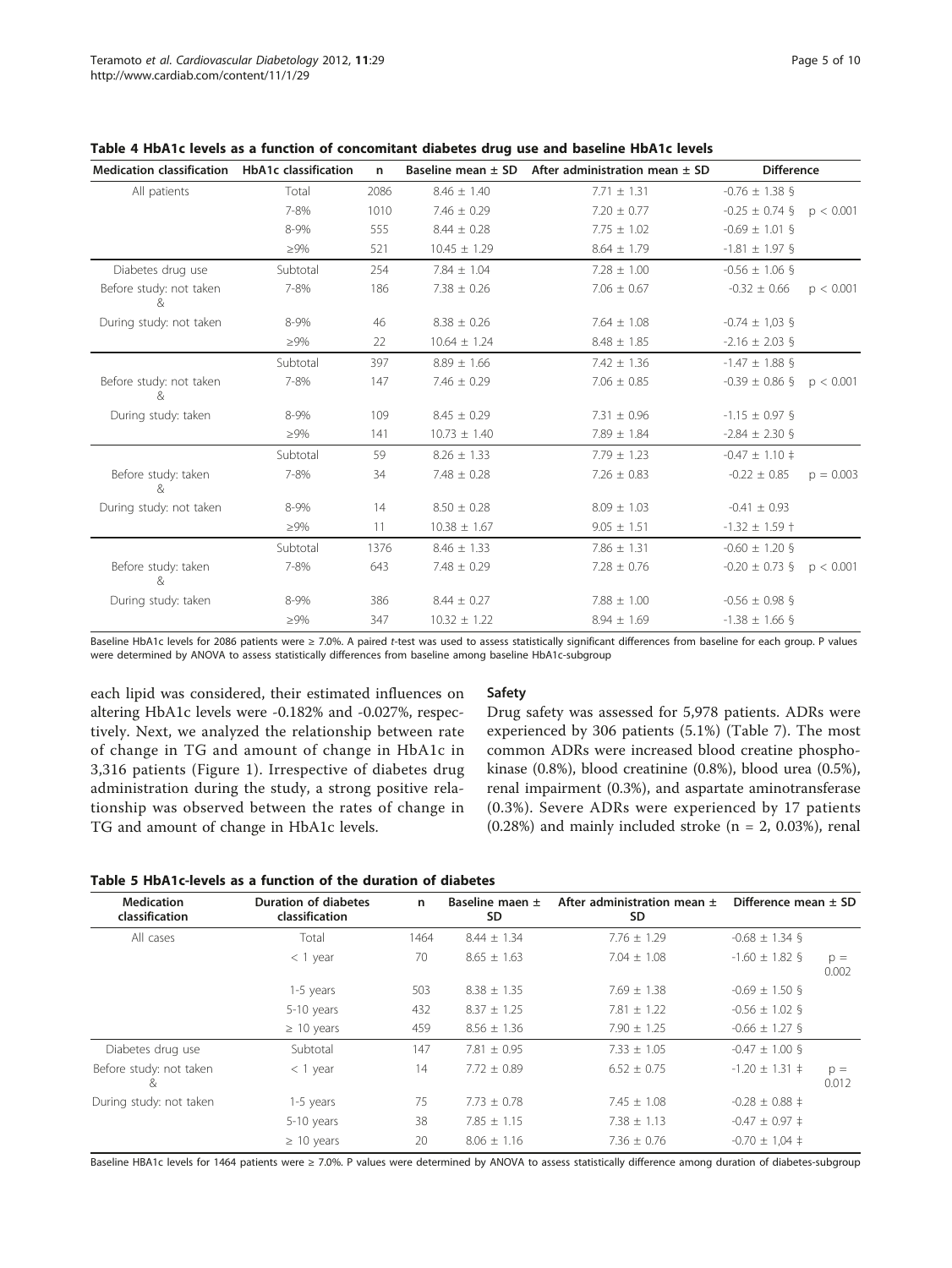<span id="page-5-0"></span>Table 6 Stepwise multiple regression analysis of the change in HbA1c levels in relation to explanatory variables

| <b>Explanatory variable</b>       | Regression<br>coefficient | <b>SE</b> | $t-$<br>value | p-<br>value      |
|-----------------------------------|---------------------------|-----------|---------------|------------------|
| Baseline HbA1c (%)                | $-0.489$                  | 0.015     | $-31.79$      | $\,<\,$<br>0.001 |
| Baseline BMI (kg/m <sup>2</sup> ) | 0.016                     | 0.006     | 2.70          | 0.007            |
| Diabetes drug<br>administration   | 0.176                     | 0.049     | 3.59          | $\,<\,$<br>0.001 |
| Change rate in TG (%)             | 0.004                     | 0.001     | 634           | $\,<\,$<br>0.001 |
| Change rate in TC (%)             | 0.005                     | 0.001     | 4.13          | $\,<\,$<br>0.001 |
| Change rate in HDL-C<br>(%)       | $-0.002$                  | 0.001     | $-172$        | 0.085            |

 $R^2$  = 0.3884. Each estimated value indicates the influence in HbA1c per 1 unit change in each variable. The estimated values of diabetes-drug administration indicate the rates of influence in patients with and without drug

impairment (n = 2, 0.03%), elevated blood urea nitrogen  $(n = 2, 0.03\%)$ , abnormal hepatic function  $(n = 1,$ 0.02%), pneumonia (n = 1, 0.02%), rhabdomyolysis (n = 1, 0.02%), hypoglycemia (n = 1, 0.02%), and others. ADR rate increased slightly in patients concurrently taking diabetes drugs (4.3% not taking vs. 5.6% taking), but no apparent clinical differences were observed. One hypoglycemia case occurred in a patient concurrently taking a diabetes drug. Rhabdomyolysis was observed in five patients, four of whom were treated with a diabetes drug. No ADRs were observed that could be unequivocally ascribed to concurrent diabetes drug use.

#### **Discussion**

In this study, we showed that treatment with bezafibrate significantly reduced HbA1c levels in patients with diabetes complicated by dyslipidemia. This effect was observed in a baseline HbA1c-dependent manner, regardless of concurrent use of diabetes drugs. Patients with a shorter duration of diabetes showed greater decreases in HbA1c levels. Further, the rate of change in triglyceride levels was related to changes in HbA1c levels. Adverse drug reactions occurred in 306 patients (5.1%), but these were not severe in 289 (94.4%). Taken together, these results suggest that bezafibrate, which improves both lipid and blood glucose metabolism, should be considered suitable for the treatment of dyslipidemia in patients with diabetes.

The importance of the rigorous control of glycemia in diabetes is confirmed by the striking findings that a 1% reduction in HbA1c level is associated with a 21% decrease in risk of death related to diabetes [[3\]](#page-8-0), and that a 1-mmol/l increase in TG level is associated with a 32% increased risk of a cardiovascular event [[20\]](#page-8-0). HbA1c correlates significantly with both TG and HDL-C in patients with type 2 diabetes [[21,22](#page-8-0)]. Further, patients with type 2 diabetes tend to have higher TG and lower HDL-C values than dyslipidemic patients without type 2 diabetes [\[4](#page-8-0)]. TG levels are significantly higher and HDL-C levels significantly lower in patients with relatively poor glycemic control than in those with adequate control [[21](#page-8-0)]. These findings confirm the importance of controlling both TG and HDL-C, in

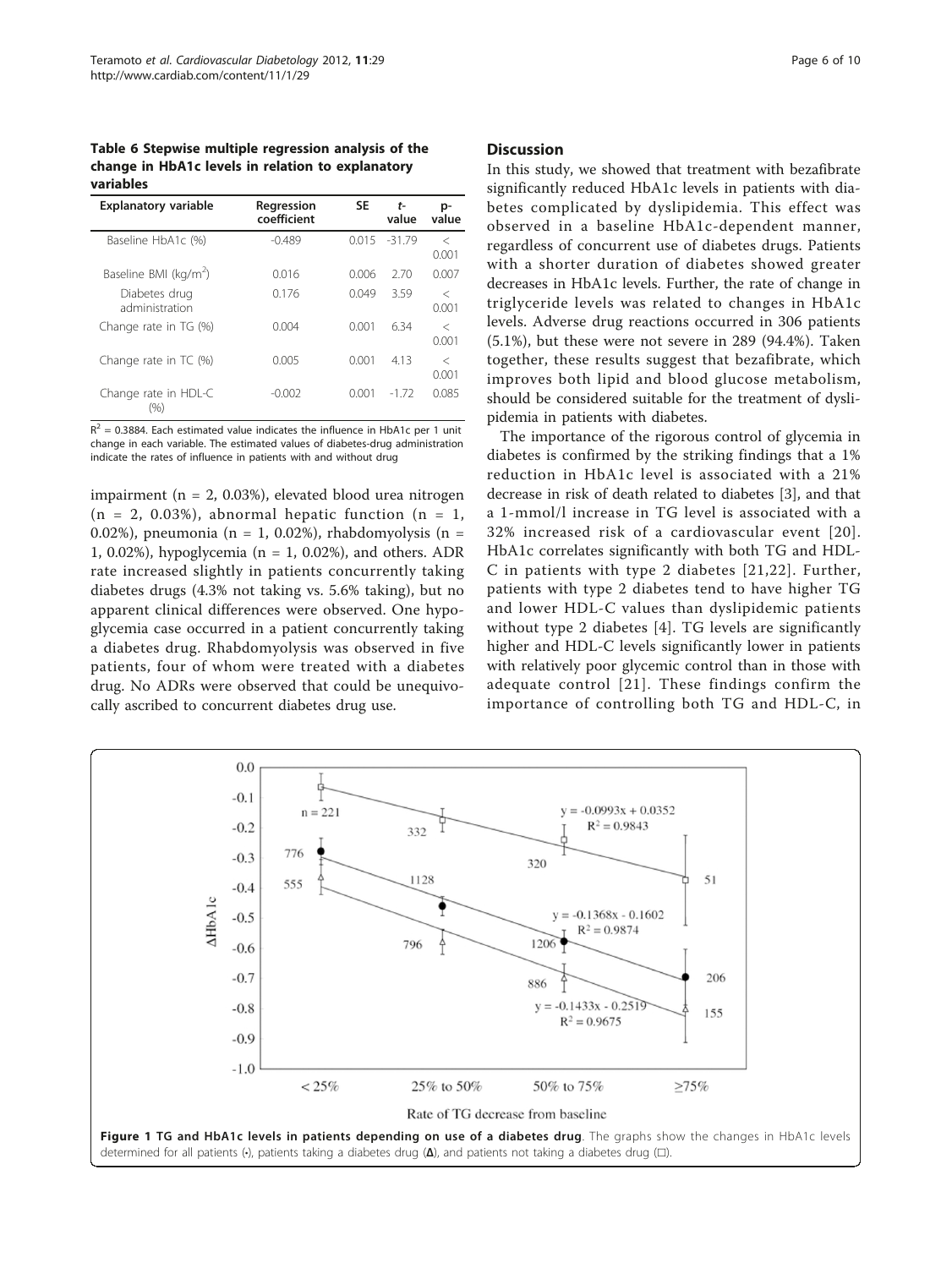| Adverse drug reactions                 | Cases      | Cases without diabetes drug | Cases with diabetes drug |
|----------------------------------------|------------|-----------------------------|--------------------------|
| Number                                 | 5978       | 2382                        | 3596                     |
| <b>ADRs</b>                            | 306 (5.1%) | 103 (4.3%)                  | 203 (5.6%)               |
| Blood creatine phosphokinase increased | 48 (0.8%)  | 17 (0.7%)                   | 31 (0.9%)                |
| Blood creatinine increased             | 46 (0.8%)  | 18 (0.8%)                   | 28 (0.8%)                |
| Blood urea increased                   | 29 (0.5%)  | $10(0.4\%)$                 | 19 (0.5%)                |
| Renal impairment                       | 19 (0.3%)  | $8(0.3\%)$                  | $11(0.3\%)$              |
| Aspartate aminotransferase increased   | 18 (0.3%)  | $7(0.3\%)$                  | 11 (0.3%)                |
| Myalgia                                | 17 (0.3%)  | $6(0.3\%)$                  | 11 (0.3%)                |
| Hepatic function abnormal              | 15 (0.3%)  | $2(0.1\%)$                  | 13 (0.4%)                |
| Pruritus                               | 13 (0.2%)  | $6(0.3\%)$                  | $7(0.2\%)$               |
| Alanine aminotransferase increased     | 13 (0.2%)  | $5(0.2\%)$                  | $8(0.2\%)$               |
| Rash                                   | 12 (0.2%)  | $6(0.3\%)$                  | $6(0.2\%)$               |
| Dyspepsia                              | $7(0.1\%)$ | $1(0.0\%)$                  | $6(0.2\%)$               |
| Others                                 | 72 (1.2%)  | 19 (0.8%)                   | 53 (1.5%)                |

<span id="page-6-0"></span>Table 7 Adverse drug reactions in the safety analysis set

addition to blood glucose, in the treatment of type 2 diabetes.

Statins have been widely used to treat dyslipidemia, and evidence supports their role in preventing cardiovascular events [[23-26](#page-8-0)]. However, fibrates, including bezafibrate, generally have a stronger effect on TG and HDL-C than statins. Atorvastatin 20 mg/day and rosuvastatin 10 mg/day reduced TG levels by 4.6% and 36.4%, and increased or decreased HDL-C levels by 4.5% and 2.0%, respectively [[27\]](#page-8-0). Although rosuvastatin (5-20 mg/day) decreased TG levels by 29%-31% and increased HDL-C levels by 12.4%-16.7%, bezafibrate (400 mg/day) decreased TG levels by 45% and increased HDL-C levels by 43% [\[28](#page-9-0)]. The present study also revealed that bezafibrate decreased the rate of change in TG level by 45.4% and the rate of increase in HDL-C level by 14.0% (Table [3\)](#page-3-0). These results suggest that the effect of fibrates on TG and HDL-C levels is stronger than that of statins.

Although controversial, evidence suggests that fibrates have a lower association with cardiovascular events than statins. Indeed, a recent meta-analysis of 18 fibrate trials [[29\]](#page-9-0) revealed that fibrates significantly reduce the risk of cardiovascular events, but not uniformly [[30-34](#page-9-0)]. In the ACCORD study, cardiovascular disease risk in 5,581 patients [\[30\]](#page-9-0) receiving combination therapy with a statin plus a fenofibrate was no different than that in patients with statin monotherapy. Further, in the BIP study of 3,090 patients [[32\]](#page-9-0), bezafibrate did not significantly reduce the primary endpoint (fatal or nonfatal myocardial infarction or sudden death).

Common findings between these studies [\[30](#page-9-0)-[33](#page-9-0)] are as follows: first, baseline TG values were not high, averaging 1.8 mmol/l in ACCORD and 1.6 mmol/l in BIP. Second, subgroup analysis of patients with baseline TG values  $\geq 2.2$  mmol/l exhibited potent (31%) risk reduction in ACCORD and 39.5% ( $P = 0.02$ ) in BIP. Results of the FIELD study were similar [[34\]](#page-9-0). We therefore conclude that fibrates can play a prominent role in reducing the risk of cardiovascular events in patients with high TG levels. Further, recent reports indicate that statin therapy is associated with a slightly higher risk of developing diabetes [[35,36\]](#page-9-0). These findings suggest that if a patient is at low risk for cardiovascular disease, the potential for statins to increase diabetes risk should be taken into account.

Bezafibrate reduces blood glucose levels in patients with type 2 diabetes [[14,15](#page-8-0)]. Elkeles et al. reported that bezafibrate significantly decreased the combined incidence of ischemic change in ECG and documented myocardial infarction in patients with type 2 diabetes [[37\]](#page-9-0). Further, Tenenbaum et al. reported that bezafibrate decreased the development and delayed the onset of type 2 diabetes in patients with impaired fasting glucose [[38](#page-9-0)]. Therefore, bezafibrate may be more suitable than statins for treating dyslipidemic patients with type 2 diabetes if their cardiovascular risk is low. To our knowledge, our present study is the first to demonstrate the beneficial effects of bezafibrate on lipid and glucose metabolism in a large number of patients with diabetes.

Consistent with studies cited above, we showed here that bezafibrate improved blood glucose and lipid levels. All lipid values except LDL-C improved significantly from baseline, with TG, HDL-C levels and the TG/HDL ratio in particular showing significant changes. Further, HbA1c, FBG, and HOMA-R improved significantly from baseline. HbA1c levels decreased by -0.47% in all patients and by -0.76% in patients with baseline HbA1c levels ≥7.0%. Notably, bezafibrate showed a potent hypoglycemic effect regardless of concurrent diabetes drug use. On analysis stratified by diabetes duration, bezafibrate alone reduced HbA1c in all subgroups, most notably in those with diabetes for  $\langle 1 \rangle$  year. Therefore,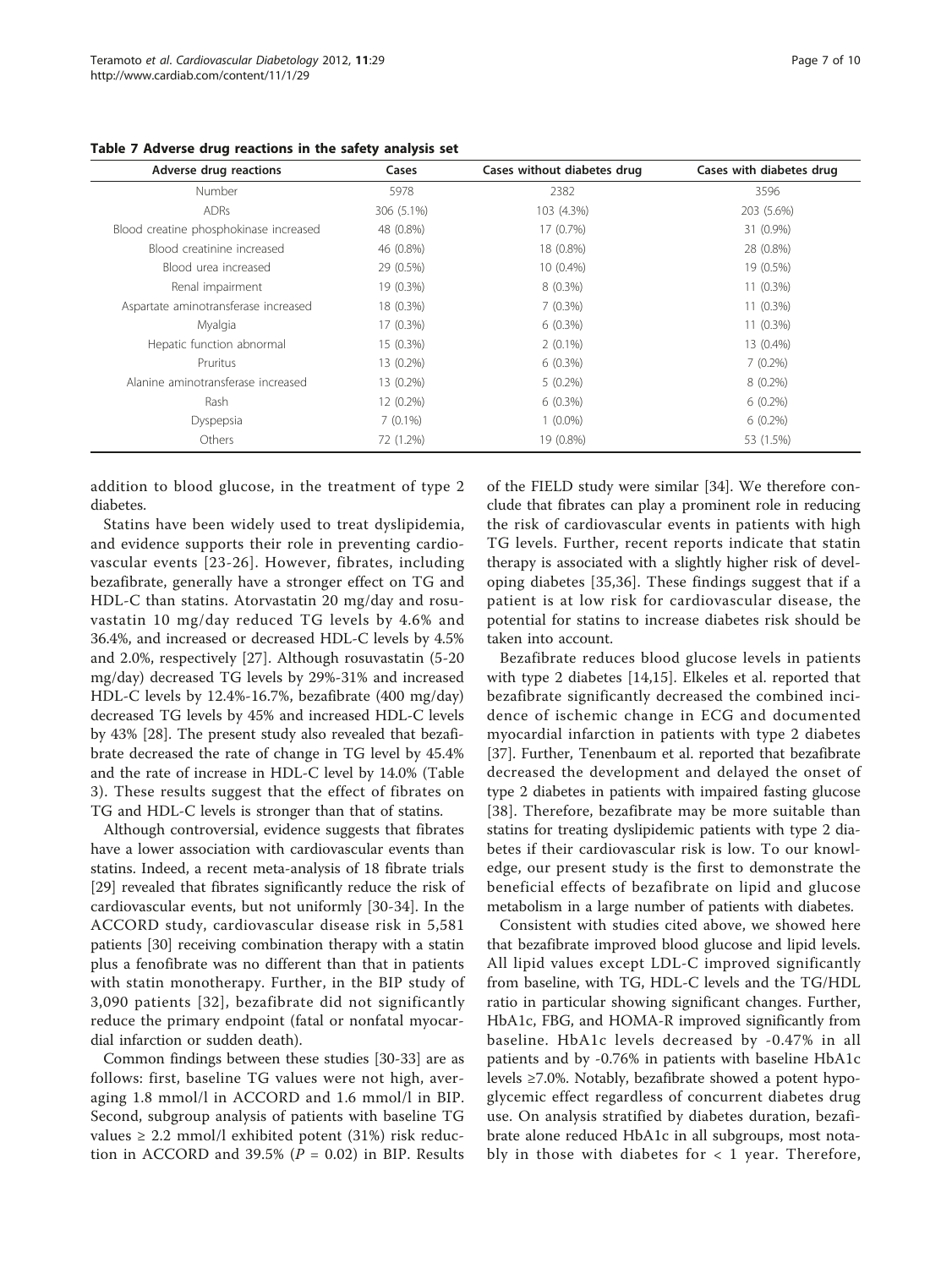bezafibrate monotherapy may be appropriate for treating early-onset type 2 diabetes coexisting with hypertriglyceridemia. Alternatively, hyperglycemic patients with inadequate blood glucose control might benefit from concomitant administration of bezafibrate and a diabetes drug.

We also demonstrated here that as TG levels decreased, those of HbA1c decreased by 0.47% in all patients (Figure [1](#page-5-0) and Table [3\)](#page-3-0). Ogawa reported that bezafibrate decreased TG levels by 50% and decreased HbA1c levels from 7.2% to 6.9% in patients with type 2 diabetes [[16](#page-8-0)]. Taniguchi reported similar results [\[15](#page-8-0)]. In contrast, the three-year SENDCAP study of 164 patients with type 2 diabetes reported that while bezafibrate decreased TG significantly, the change in HbA1c levels over the course of the study was not significant between bezafibrate and the control groups [[37\]](#page-9-0). Although longterm studies will be required to confirm this observation, average baseline TG levels were lower than those cited above, leading us to conclude that this may have caused the change in HbA1c levels.

Bays et al. reported the following two relationships between fatty acid levels and type 2 diabetes [[39](#page-9-0)]: (1) chronically increased plasma free-fatty acid induces hepatic and muscle insulin resistance and impairs insulin secretion; and (2) enlarged fat cells become insulinresistant, with diminished capacity to store fat. When the storage capacity in adipocyte tissue is exceeded, lipids flow over into muscle and liver, causing muscle and hepatic insulin resistance. Bezafibrate has been reported to increase fatty acid degradation via beta-oxidation in the peroxisomes and mitochondria [[40-42\]](#page-9-0). Further, Van der Ziji et al. reported that pancreatic fatty acid accumulation is related to  $\beta$  cell dysfunction [[43](#page-9-0)], and Fernandes-Santos et al. reported that bezafibrate prevented pancreatic fat accumulation and hypertrophy in mice while attenuating glucose intolerance and insulin resistance [\[44\]](#page-9-0). These studies suggest that plasma free fatty acid and ectopic fat accumulation involve glucose tolerance, and that bezafibrate improves glucose tolerance through fatty acid degradation via activating beta-oxidation.

ADRs were observed in 306 (5.1%) of 5,978 patients in the safety analysis group. The most frequent were increases in blood levels of creatine phosphokinase (0.8%), creatinine (0.8%) and urea (0.5%). No specific differences were observed related to the use or non-use of diabetes drugs. Betteridge and O' Bryan-Tear [[45](#page-9-0)] and Beggs et al. [\[46\]](#page-9-0) reported, respectively, that 7.7% (7/ 91) and 5.4% (7/130) of ADRs were caused by bezafibrate administration. The rate of ADRs in the present study is comparable to their result.

In the present study, concurrent use of the biguanide drug metformin was 16.6%. The guidelines of the

American Diabetes Association and the European Association for the Study of Diabetes recommend initial treatment of type 2 diabetes mellitus with metformin [[47](#page-9-0)]. Since 2009, metformin treatment has been restricted to cases that do not respond to sulfonylureas. The maximum dose was 750 mg/day, which, until 2010 in Japan at least, is much less than the dose administered in Western countries. Therefore, the results of clinical trials in Western countries cannot be directly applied to Japanese patients. Further, the majority of Japanese patients with type 2 diabetes mellitus are less obese and less insulin-resistant than European and American patients [[48](#page-9-0)]. Currently in Japan, the maximum dose of metformin is 2,250 mg/day.

Our study has several important limitations. First, it was conducted under a prospective observational cohort design with no control arm, and it was not possible to eliminate all confounding factors. Interpretation of our findings, therefore, requires caution until further studies with controls can be conducted. Second, changes in body weight, modification of lifestyle, and use of diabetes drugs were not recorded, and the effects of these variables on glucose metabolism cannot be ruled out. It is, however, important to note that other studies [[15](#page-8-0),[16](#page-8-0)] reported result similar to ours presented here. Moreover, of the 254 patients not treated with diabetes drugs in the present study, average HbA1c levels decreased by 0.56% after administration of bezafibrate (Table [4\)](#page-4-0), strongly suggesting that bezafibrate alone lowers blood glucose levels. Third, for logistic, economic and other reasons, laboratory measurements could only be performed at each of the 1,066 institutions and not in a central laboratory. Although the JDS, in collaboration with the Japan Society of Clinical Chemistry, developed a national standardization scheme for determining HbA1c levels in 1995 in Japan [[49](#page-9-0)], and Nihei et al. reported that commutability among the most frequently used analytical techniques in Japan was secured at a specific level [\[50\]](#page-9-0), differences in HbA1c levels determined by different methods and laboratories cannot be ruled out. Nevertheless, we believe that the present results demonstrate convincingly the beneficial effects of bezafibrate in patients with type 2 diabetes in clinical settings.

# Conclusions

This 24-week prospective observational study of dyslipidemic patients with diabetes or hyperglycemia showed that bezafibrate significantly reduced HbA1c levels as a function of baseline HbA1c level regardless of concurrent use of diabetes drugs. Further, a correlation was apparent between the rates of change of triglyceride and HbA1c levels. Patients with type 2 diabetes tended to have higher TG and lower HDL-C values [[4\]](#page-8-0). We therefore conclude that the control of both TG and blood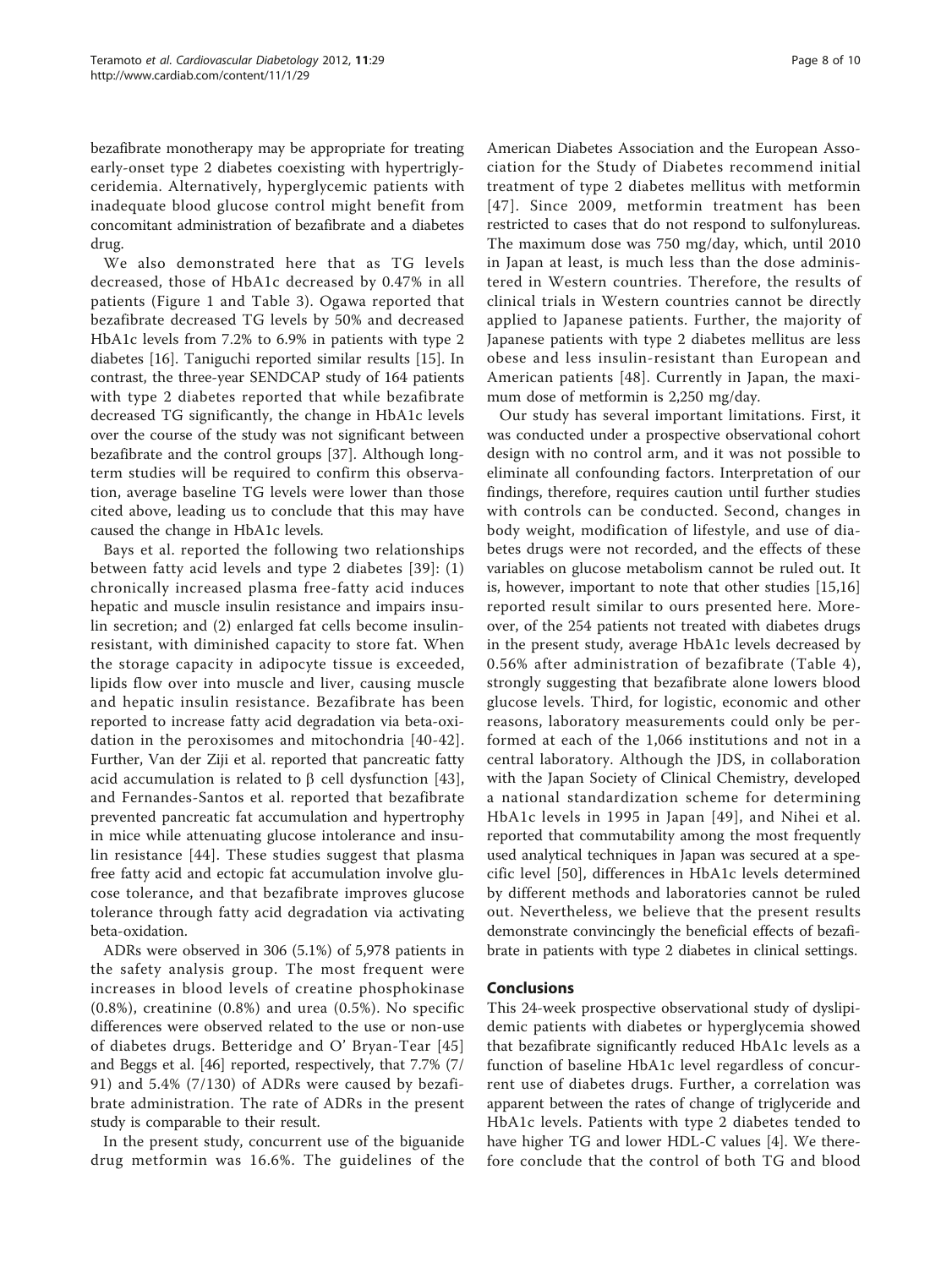<span id="page-8-0"></span>glucose levels is an important consideration in the treatment of dyslipidemia complicated by diabetes and that physicians should consider that bezafibrate is an effective therapy in these patients.

#### Abbreviations

ADR: Adverse drug reaction; JDS: Japan Diabetes Society; FBG: Fasting blood glucose; HbA1c: Glycated hemoglobin; HDL-C: High-density lipoprotein cholesterol; HOMA-R: Homeostasis model assessment insulin resistance; LDL-C: Low-density lipoprotein cholesterol; NGSP: National Glycohemoglobin Standardization Program; PPAR: Peroxisome proliferator-activated receptor; TC: Total cholesterol; TG: Triglyceride.

#### Acknowledgements

The authors express deep gratitude to the study participants and staff at the 1,066 institutions that provided the data for this study.

#### Author details

<sup>1</sup>Department of Internal Medicine, Teikyo University School of Medicine, 2-11-1 Kaga, Itabashi-ku, Tokyo, Japan. <sup>2</sup>Department of Internal Medicine, Sakura Medical Center, Toho University School of Medicine, 564-1 Shimoshizu, Sakura-shi, Chiba, Japan. <sup>3</sup>Department of Cardiovascular Medicine, Juntendo University, 2-1-1 Hongo, Bunkyo-ku, Tokyo, Japan. 4 University of Tsukuba, 1-1-1 Tennodai, Tsukuba-shi, Ibaraki, Japan.

#### Authors' contributions

KS participated in drafting the manuscript. HD performed the statistical analysis. NY participated in the design of the study. TT conceived of the study and participated in its design and coordination and helped draft the manuscript. All authors read and approved the final manuscript.

#### Competing interests

This work was sponsored by KISSEI Pharmaceutical Company, Japan. TT is currently an active member of the GlaxoSmithKline KK scientific advisory board. TT has received research grants from Daiichi-Sankyo Co. Ltd., Astellas Pharma Inc., Kowa Co. Ltd., Shionogi Co. Ltd., Bayer Yakuhin Ltd. and Kissei Pharmaceutical Co. Ltd. KS has received research grants from Daichi Sankyo Co. Ltd., Astellas Pharma Inc., Ohtsuka Pharmaceutical Company, Kowa Co. Ltd., Kissei Pharmaceutical Co. Ltd., Banyu Pharmaceutical Co. Ltd. and Fukuda Denshi Co. Ltd. and has received honoraria as a lecturer from Kowa Co. Ltd., Daiichi Sankyo Co. Ltd., Sunny Health Co. Ltd., Takeda Pharmaceutical Co. Ltd., Fukuda Densi Co. Ltd., and Shionogi Pharmaceutical Co. Ltd. HD is an advisory member of Kowa Co. Ltd. and Sanofi-Aventis KK and has received honoraria for lectures and research grants from Kowa Co. Ltd., Pfizer Inc., Daiichi Sankyo Co. Ltd., AstraZeneca PLC, Astellas Pharma Inc., The Boston Scientific Corporation, Sanofi-aventis KK, Mochida Pharmaceutical Co. Ltd., Takeda Pharmaceutical Co. Ltd. and Dainippon Sumitomo Pharma Co. Ltd.

#### Received: 25 November 2011 Accepted: 23 March 2012 Published: 23 March 2012

#### References

- 1. Chan JC, Malik V, Jia W, et al: Diabetes in Asia: epidemiology, risk factors, and pathophysiology. JAMA 2009, 301:2129-2140.
- 2. Haffner SM, Lehto S, Rönnemaa T, et al: Mortality from coronary heart disease in subjects with type 2 diabetes and in nondiabetic subjects with and without prior myocardial infarction. N Engl J Med 1998, 339:229-234.
- 3. Stratton IM, Adler AI, Neil HA, et al: Association of glycaemia with macrovascular and microvascular complications of type 2 diabetes (UKPDS 35): prospective observational study. BMJ 2000, 321:405-412.
- 4. Uusitupa MI, Niskanen LK, Siitonen O, et al: 5-year incidence of atherosclerotic vascular disease in relation to general risk factors, insulin level, and abnormalities in lipoprotein composition in noninsulin dependent diabetic and non-diabetic subjects. Circulation 1990, 82:27-36.
- Lehto S, Rönnemaa T, Haffner SM, et al: Dyslipidemia and hyperglycemia predict coronary heart disease events in middle-aged patients with NIDDM. Diabetes 1997, 46:1354-1359.
- 6. Wahl P, Hasslacher Ch, Lang PD, et al: Lipid-lowering effect of bezafibrate in patients with diabetes mellitus and hyperlipidaemia. Dtsch med Wochenschr 1978, 103:1233-1237.
- 7. Bruneder H, Klein HJ: Treatment of hyperlipoproteinaemia in diabetic patients. Dtsch Med Wochenschr 1981, 106:1653-1656.
- 8. Tenenbaum A, Fisman EZ, Motro M, et al: Optimal management of combined dyslipidemia: what have we behind statins monotherapy? Adv Cardiol 2008, 45:127-153.
- Krey G, Braissant O, L'Horset F, et al: Fatty acids, eicosanoids, and hypolipidemic agents identified as ligands of peroxisome proliferatoractivated receptors by coactivator-dependent receptor ligand assay. Mol Endocrinol 1997, 11:779-791.
- 10. Moya-Camarena SY, Van den Heuvel JP, Belury MA: Conjugated linoleic acid activates peroxisome proliferator-activated receptor alpha and beta subtypes but does not induce hepatic peroxisome proliferation in Sprague-Dawley rats. Biochim Biophys Acta 1999, 1436:331-342.
- 11. Peters JM, Aoyama T, Burns AM, et al: Bezafibrate is a dual ligand for PPAR alpha and PPAR beta: studies using null mice. Biochim Biophys Acta 2003, 1632:80-89.
- 12. Tenenbaum A, Motro M, Fisman E, Review Z: Dual and pan-peroxisome proliferator-activated receptors (PPAR) co-agonism: the bezafibrate lessons. Cardiovasc Diabetol 2005, 4:14-18.
- 13. Willson TM, Brown PJ, Sternbach DD, Henke BR: The PPARs: from orphan receptors to drug discovery. J Med Chem 2000, 43:527-550.
- 14. Jones IR, Swai A, Taylor R, et al: Lowering of plasma glucose concentrations with bezafibrate in patients with moderately controlled NIDDM. Diabetes Care 1990, 13:855-863.
- 15. Taniguchi A, Fukudhima M, Sakai M, et al: Effects of bezafibrate on insulin sensitivity and insulin secretion in non-obese Japanese type 2 diabetic patients. Metabolism 2001, 50:477-480.
- 16. Ogawa S, Takeuchi K, Sugimura K, et al: Bezafibrate reduces blood glucose in type 2 diabetes mellitus. Metabolism 2000, 49:331-334.
- 17. Elkeles R: Fibrates: old drugs with a new role in type 2 diabetes prevention? Br J Diabetes Vasc Dis 2011, 11:4-9.
- Friedewald WT, Levy R, Fredrickson DS: Estimation of the concentration of low-density lipoprotein cholesterol in plasma, without use of the preparative ultracentrifuge. Clin Chem 1972, 18:499-502.
- 19. The Committee of Japan Diabetes Society on the diagnostic criteria of diabetes mellitus: Report of the Committee on the classification and diagnostic criteria of diabetes mellitus. J Jpn Diabetes Soc 2010, 53:450-467, in Japanese.
- 20. Hokanson JE, Austin MA: Plasma triglyceride level is a risk factor for cardiovascular disease independent of high-density lipoprotein cholesterol level: a meta-analysis of population-based prospective studies. J Cardiovasc Risk 1996, 3:213-219.
- 21. Khan HA, Sobki SH, Khan SA: Association between glycaemic control and serum lipids profile in type 2 diabetic patients: HbA1c predicts dyslipidaemia. Clin Exp Med 2007, 7:24-29.
- 22. Zhang L, Qiao Q, Tuomilehto J, et al: Blood lipid levels in relation to glucose status in seven populations of Asian origin without a prior history of diabetes: the DECODA study. Diabetes Metab Res Rev 2009, 25:549-557.
- 23. Baigent C, Keech A, Kearney PM, et al: Efficacy and safety of cholesterollowering treatment: prospective meta-analysis of data from 90,056 participants in 14 randomised trials of statins. Lancet 2005, 366:1267-1278.
- 24. Mills EJ, Rachlis B, Wu P, Devereaux PJ, et al: Primary prevention of cardiovascular mortality and events with statin treatments: a network meta-analysis involving more than 65,000 patients. J Am Coll Cardiol 2008, 52:1769-1781.
- 25. Brugts JJ, Yetgin T, Hoeks SE, et al: The benefits of statins in people without established cardiovascular disease but with cardiovascular risk factors: meta-analysis of randomised controlled trials. BMJ 2009, 338: b2376.
- 26. Baigent C, Blackwell L, Emberson J, et al: Efficacy and safety of more intensive lowering of LDL cholesterol: a meta-analysis of data from 170,000 participants in 26 randomised trials. Lancet 2010, 376:1670-1681.
- 27. Mazza F, Stefanutti C, Di Giacomo S, et al: Effects of low-dose atorvastatin and rosuvastatin on plasma lipid profiles: a long-term, randomized, open-label study in patients with primary hypercholesterolemia. Am J Cardiovasc Drugs 2008, 8:265-270.